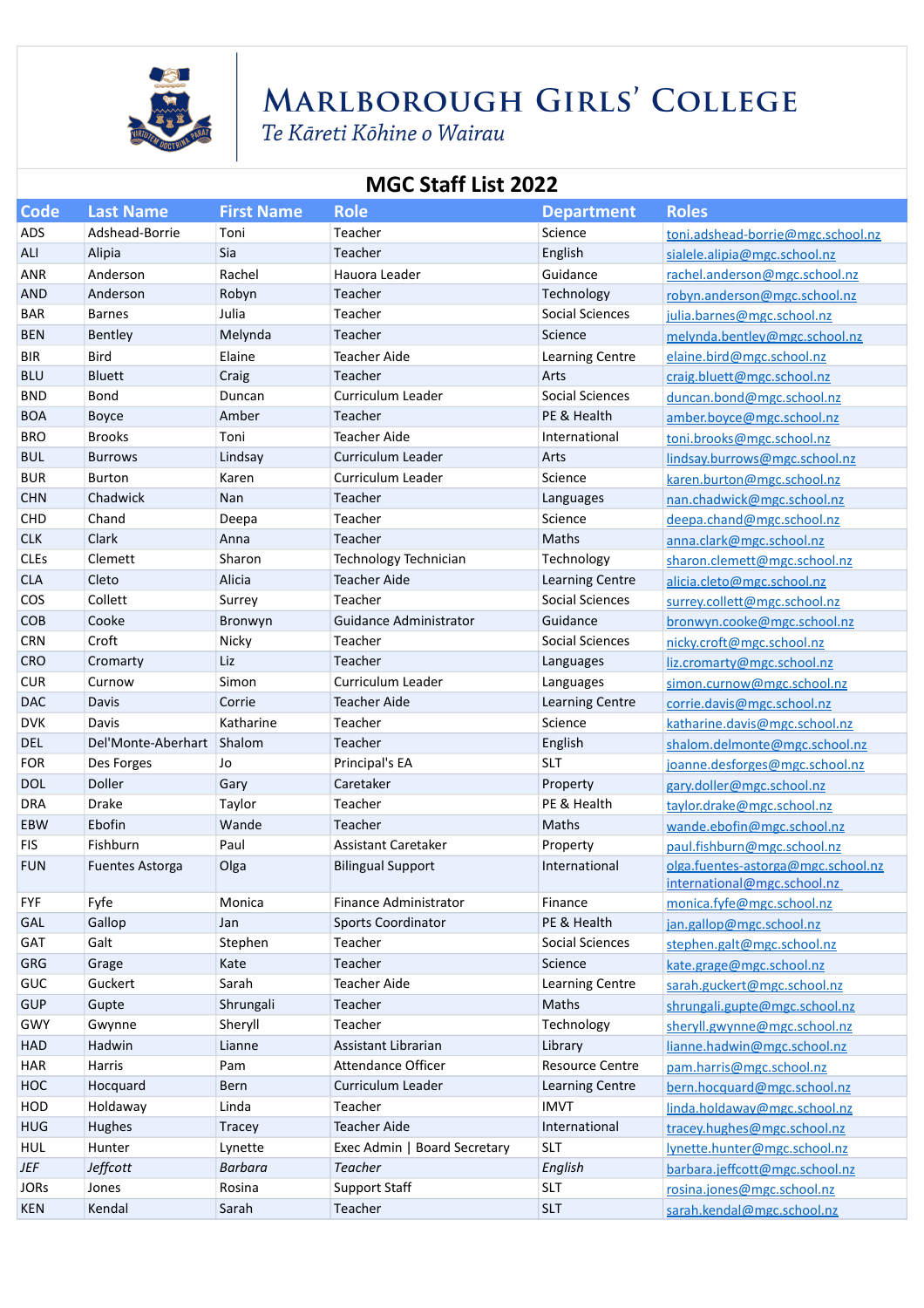

## MARLBOROUGH GIRLS' COLLEGE

Te Kāreti Kōhine o Wairau

### **MGC Staff List 2022**

| <b>Code</b> | <b>Last Name</b> | <b>First Name</b> | <b>Role</b>                    | <b>Department</b>      | <b>Roles</b>                                        |
|-------------|------------------|-------------------|--------------------------------|------------------------|-----------------------------------------------------|
| <b>KES</b>  | Kennard          | Sharon            | Teacher                        | English                | sharon.kennard@mgc.school.nz                        |
| <b>KIN</b>  | King             | Louisa            | Teacher                        | Languages              | louisa.king@mgc.school.nz                           |
| LEI         | Leitch           | Nicci             | Teacher                        | Maths                  | nicci.leitch@mgc.school.nz                          |
| LLO         | Lloyd            | Maggie            | Teacher                        | Maths                  | maggie.lloyd@mgc.school.nz                          |
| LOW         | Lower            | Mark              | Curriculum Leader              | English                | mark.lower@mgc.school.nz                            |
| <b>LUFs</b> | Luff             | Megan             | <b>Careers Administrator</b>   | Careers                | megan.luff@mgc.school.nz                            |
| <b>LYN</b>  | Lynch            | Mary-Jeanne       | Teacher                        | <b>SLT</b>             | mary-jeanne.lynch@mgc.school.nz                     |
| MAK         | Malik            | Alia              | Teacher                        | Technology             | alia.malik@mgc.school.nz                            |
| MAL         | Maloney          | Danny             | Teacher                        | Science                | danny.maloney@mgc.school.nz                         |
| <b>MASs</b> | Marfell          | Sharleen          | <b>School Support Officer</b>  | <b>Resource Centre</b> | sharleen.marfell@mgc.school.nz                      |
| <b>MRD</b>  | Martis           | Deb               | Careers & Pathways Leader      | Careers                | deb.martis@mgc.school.nz                            |
| <b>MAW</b>  | Maw              | Liz               | <b>Teacher Aide</b>            | Learning Centre        | liz.maw@mgc.school.nz                               |
| MIA         | McIntyre         | Aimee             | Learning Centre Administrator  | Learning Centre        | aimee.mcintyre@mgc.school.nz                        |
| <b>MKT</b>  | McKeever         | Teresa            | Psychologist                   | Guidance               | teresa.mckeever@mgc.school.nz                       |
| <b>MCT</b>  | McKinney         | Teresa            | Gardener                       | Property               | teresa.mckinney@mgc.school.nz                       |
| <b>MOH</b>  | Mohan            | Parmeshwar        | Curriculum Leader              | <b>Maths</b>           | parmeshwar.mohan@mgc.school.nz                      |
| MUL         | Mullen           | Bernie            | <b>Teacher Aide</b>            | Learning Centre        | bernie.mullen@mgc.school.nz                         |
| <b>MUR</b>  | Murphy           | Wendy             | Teacher                        | Arts                   | wendy.murphy@mgc.school.nz                          |
| <b>MUS</b>  | Musson           | Maggie            | Teacher                        | English                | maggie.musson@mgc.school.nz                         |
| <b>NUR</b>  | <b>Nurse</b>     | Erica             | Teacher                        | Learning Centre        | erica.nurse@mgc.school.nz                           |
| PAE         | Page             | Emily             | Teacher                        | PE & Health            | emily.page@mgc.school.nz                            |
| PAY         | Paynter          | Casey             | On Leave 2022                  | <b>SLT</b>             | On leave 2022                                       |
| <b>NEE</b>  | Peters           | Pratiksha         | Teacher                        | Maths                  | pratiksha.peters@mgc.school.nz                      |
| PHI         | Phillips         | Barbara           | Resource Administrator         | <b>Resource Centre</b> | barbara.phillips@mgc.school.nz                      |
| PRI         | Price            | Kathie            | Teacher                        | Languages              | kathie.price@mgc.school.nz                          |
| <b>PUD</b>  | Pudney           | Carolyn           | Data Assistant                 | Data                   | carolyn.pudney@mgc.school.nz                        |
| <b>PUL</b>  | Pullin           | Jenny             | Teacher                        | <b>Social Sciences</b> | jenny.pullin@mgc.school.nz                          |
| <b>RAJ</b>  | Raj              | Ravnil            | Teacher                        | Maths                  | ravnil.raj@mgc.school.nz                            |
| <b>RAM</b>  | Rasmussen        | Michelle          | <b>Teacher Aide</b>            | Learning Centre        | michelle.rasmussen@mgc.school.nz                    |
| <b>RHI</b>  | Rhine            | Worth             | Uniform Shop   Facilities Hire | Finance                | worth.rhine@mgc.school.nz                           |
| <b>RIO</b>  | Riordan          | Jacinta           | Teacher                        | Learning Centre        | jacinta.riordan@mgc.school.nz                       |
| <b>ROA</b>  | Roberts          | Angela            | Teacher                        | English                | angela.roberts@mgc.school.nz                        |
| <b>ROB</b>  | Robinson         | Jo                | Teacher                        | <b>ESOL</b>            | jo.robinson@mgc.school.nz                           |
| <b>ROU</b>  | Roundhill        | Loretta           | Teacher                        | Social Sciences        | loretta.roundhill@mgc.school.nz                     |
| SAU         | Saul             | Julie             | Teacher                        | Guidance               | julie.saul@mgc.school.nz                            |
| SCO         | Scobie           | Stephanie         | Teacher                        | <b>Social Sciences</b> | stephanie.scobie@mgc.school.nz                      |
| SHL<br>SHI  | Shanks           | Lynda<br>Colleen  | Teacher                        | <b>SLT</b>             | lynda.shanks@mgc.school.nz                          |
| SIH         | Shipley          | Helen             | Librarian<br>Teacher           | Library                | colleen.shipley@mgc.school.nz                       |
| SIS         | Simpson<br>Singh | Shalendra         | Teacher                        | English<br>Maths       | helen.simpson@mgc.school.nz                         |
| <b>STN</b>  | Stenhouse        | Emily             | Teacher                        | <b>SLT</b>             | shalendra.singh@mgc.school.nz                       |
| STR         | <b>Stratford</b> | Megan             | <b>Teacher</b>                 | Maths                  | emily.stenhouse@mgc.school.nz<br>On leave 2022-2023 |
| SWA         | Swan             | Alistair          | Teacher                        | Science                |                                                     |
| <b>TAS</b>  | Taetuli          | Sophie            | Teacher                        | Technology             | alistair.swan@mgc.school.nz                         |
| <b>TAT</b>  | Tattersall       | Karen             | Teacher                        | PE & Health            | sophie.taetuli@mgc.school.nz                        |
| <b>TAC</b>  | Taylor           | Carla             | Teacher                        | Learning Centre        | karen.tattersall@mgc.school.nz                      |
| <b>TEM</b>  | Templeton        | Helen             | Science Technician             | Science                | carla.taylor@mgc.school.nz                          |
|             |                  | Michelle          |                                | <b>SLT</b>             | helen.templeton@mgc.school.nz                       |
| <b>TEW</b>  | Tewkesbury       |                   | Teacher                        |                        | michelle.tewkesbury@mgc.school.nz                   |